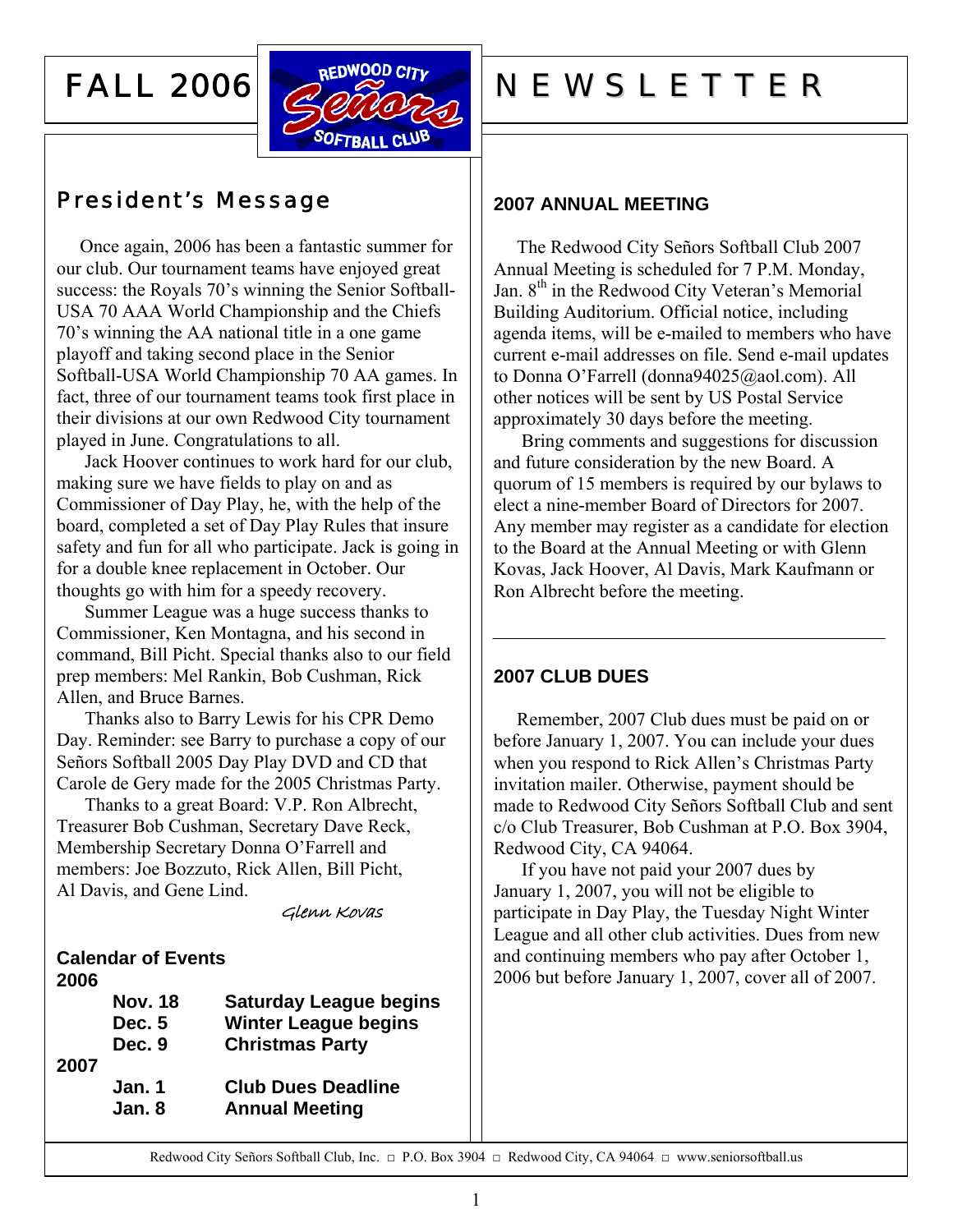#### **CHRISTMAS PARTY Saturday, December 9, 2006, 6 P.M.**

Our 21<sup>st</sup> annual Christmas Party is scheduled for Saturday, December 9, 2006 at the Redwood City Veterans Hall. Chairman, Rick Allen, tells us this year's program will feature an auction of special



**Enjoying last year's party, from left to right, Dennis and Dagmar Logie, Judy and Warren Goodnow, and Carl Woodruff.** 

donations. One is Hawaii condo time. Social hour begins at 6 P.M. Dinner, opportunity drawings, award presentations and dancing continue until 10 P.M. D.J. Rich Dees will again provide the music.

All proceeds support Club activities throughout the year. Look for your invitation and sign-up forms in the mail. To help with preparations, call Rick at 650-324-3520

#### **Day Players Attend CPR Demo**



 Barry Lewis demonstrated the ABC's of CPR (Cardio Pulmonary Resuscitation) at Day Play in Mitchell Park. Players learned that Barry is as good at fielding questions about this life-saving technique as he is at fielding grounders to shortstop.

#### **WINTER LEAGUE Starts Dec 5th**

 Commissioner, Ken Montagna, reports that Winter League Tuesday night games at Hawes Park will begin Dec. 5, 2006. Game times are 6:30 P.M., 7:30 P.M. and 8:30 P.M.

To be assigned to a team, call Ken at 650-787-7210 or email him at [kensurferca@hotmail.com.](mailto:kensurferca@hotmail.com) He'll need your name, age, phone number and email address if you have one. Team managers will then contact players. League schedules and a map showing the location of Hawes field will be posted online at the Señors Club website: [www.seniorsoftball.us](http://www.seniorsoftball.us/)

To play, you must be 49 or older and a member of the Redwood City Señors Softball Club. You can download an application form at the Club's website or get one from your team manager.

Check for rain cancellations and makeup games at 650-363-1140. Tuesday rainouts will be rescheduled for the following Thursday. Don't let the same guys do all the field prep work. Please call Bruce Barnes (650-591-5235) and Al Davis (650- 594-9107 to volunteer or just show up an hour before play starts.

#### **SATURDAY LEAGUE starts Nov. 18**

 This year's series of three double-headers at Hawes Park every Saturday is again in the able hands of Commissioner, Dean Perkins. The start date is November 18. Game schedules will be posted on the Señors website and available from team managers. Outfielders, stay dry, bring extra socks.

#### **Perkins MINI TOURNAMENT set for Nov. 4 and 5 at Hawes and Mc Garvey**

 Dean Perkins and Tommy Selph are scheduling this annual weekend tournament for local teams at Hawes Park and Mc Garvey field in Redwood City. Six teams will be selected to compete. A play schedule and directions to game locations will be posted on the Señors website: [www.seniorsoftball.us](http://www.seniorsoftball.us/) Dial 650-363-1140 and follow directions for rainout updates.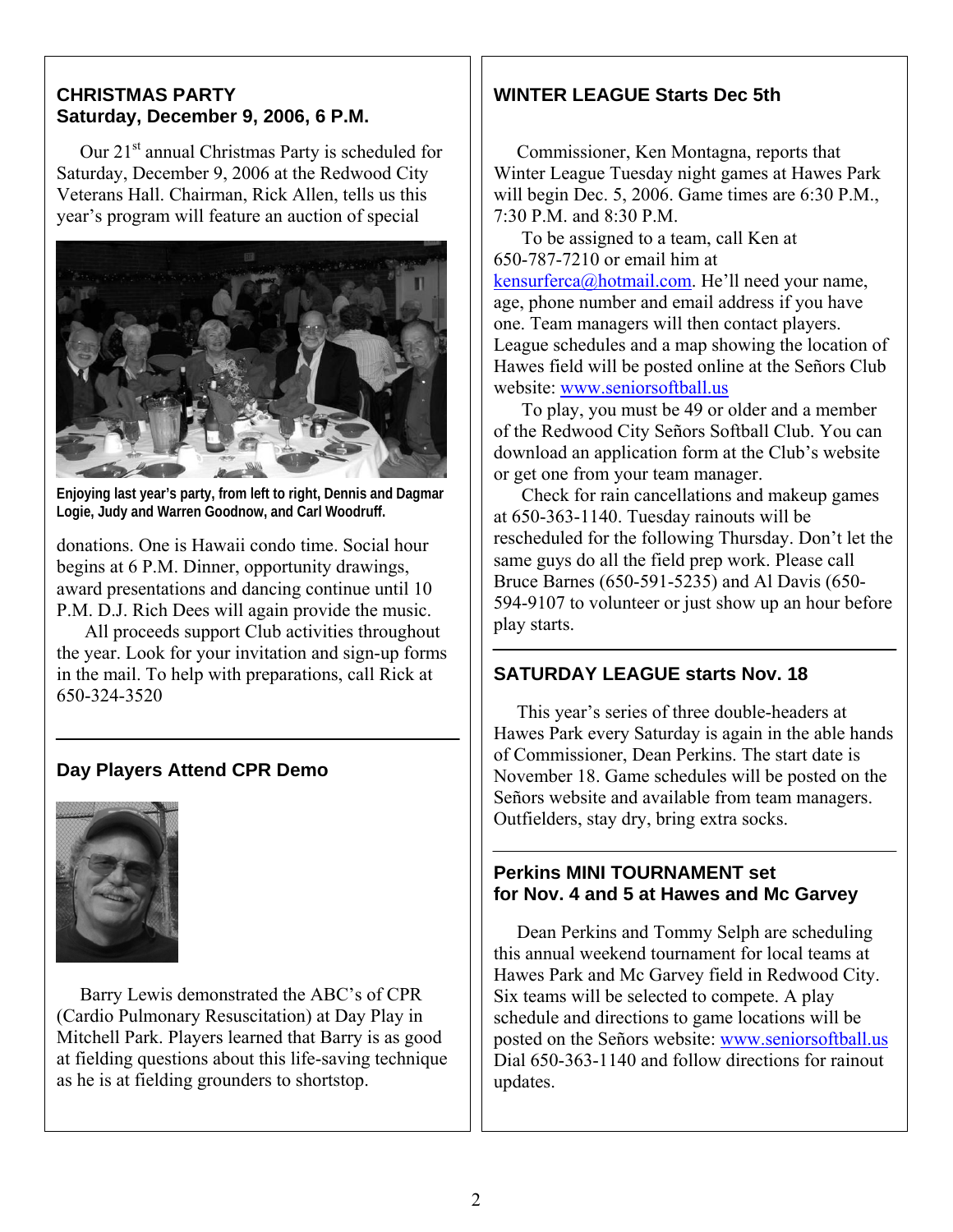#### **DAY PLAY is Year 'round**

 Our Tuesday-through-Thursday Day Play continues at Mitchell Field in Redwood City's Red Morton Park Complex. When the winter rains arrive, we will move to the artificial turf at Hoover School near the corner of Woodside Rd. and Spring St. in Redwood City. This change of location will be announced on the Señors information line: 650-363- 1140.

Batting practice begins around 9 A.M. Games start promptly at 10 A.M. To be selected by a team manager, you need to be signed in and ready to play no later than 9:45 A.M.

To check for cancellations, call 650-363-1140 and press #5 after 7 A.M. Games rained out are sometimes rescheduled for Friday. Information on Friday play is also accessed at the Day Play message center.

If you arrive before 9 A.M. to help Mel Rankin, Rick Allen, Bob Cushman, and Bruce Barnes with field preparation, you'll be rewarded with an extra session of fielding practice.



**For their service as 2005/2006 Day Play team mangers, (l to r.) Bill Beshore, Ron Albrecht and Dave Arrigoni receive trophies from Club President, Glenn Kovas.** 

### **Perkins Inducted Into Senior Softball-USA Hall of Fame**



**Dean Perkins (left) receives the plaque honoring his induction into the Hall of Fame from Terry Hennessy, Chief Executive Officer of Senior Softball-USA.** 

 Tournament teams lined the infield in a semicircle at the World Championships in Kent, Washington on September 11, 2006 as Dean Perkins was inducted into the Senior Softball-USA Hall of Fame.

Perkins, 77, wearing the green jersey of the Palo Alto Chiefs, was hailed as a "pioneer" of the Northern California Senior Softball Association (NORCAL) and recognized for his accomplishments and dedication to the game. And, it might be added, for his fierce competitive spirit.

"I never in my life expected this kind of award," he said. "Senior softball is the best thing that's ever happened to me and I'll do it until they put me down."

Dean grew up in the remote farm country of western Idaho.

"I come from a place where nobody was," he says, "a hundred miles from Boise. The closest town was eight miles away and there was no road to get there. You had to go by horseback." There were only six kids in his grade school and he didn't play organized sports until high school where he lettered in baseball and basketball.

In turn, Dean worked as a farmer, a cowboy, a jockey, and a horse trainer, and for the past forty years, as a dispatcher and truck driver in the freight business. He played baseball for local town teams. Then, at age 60, he discovered slow-pitch softball. That's when he began managing and pitching for the — *Continued on Page 4*